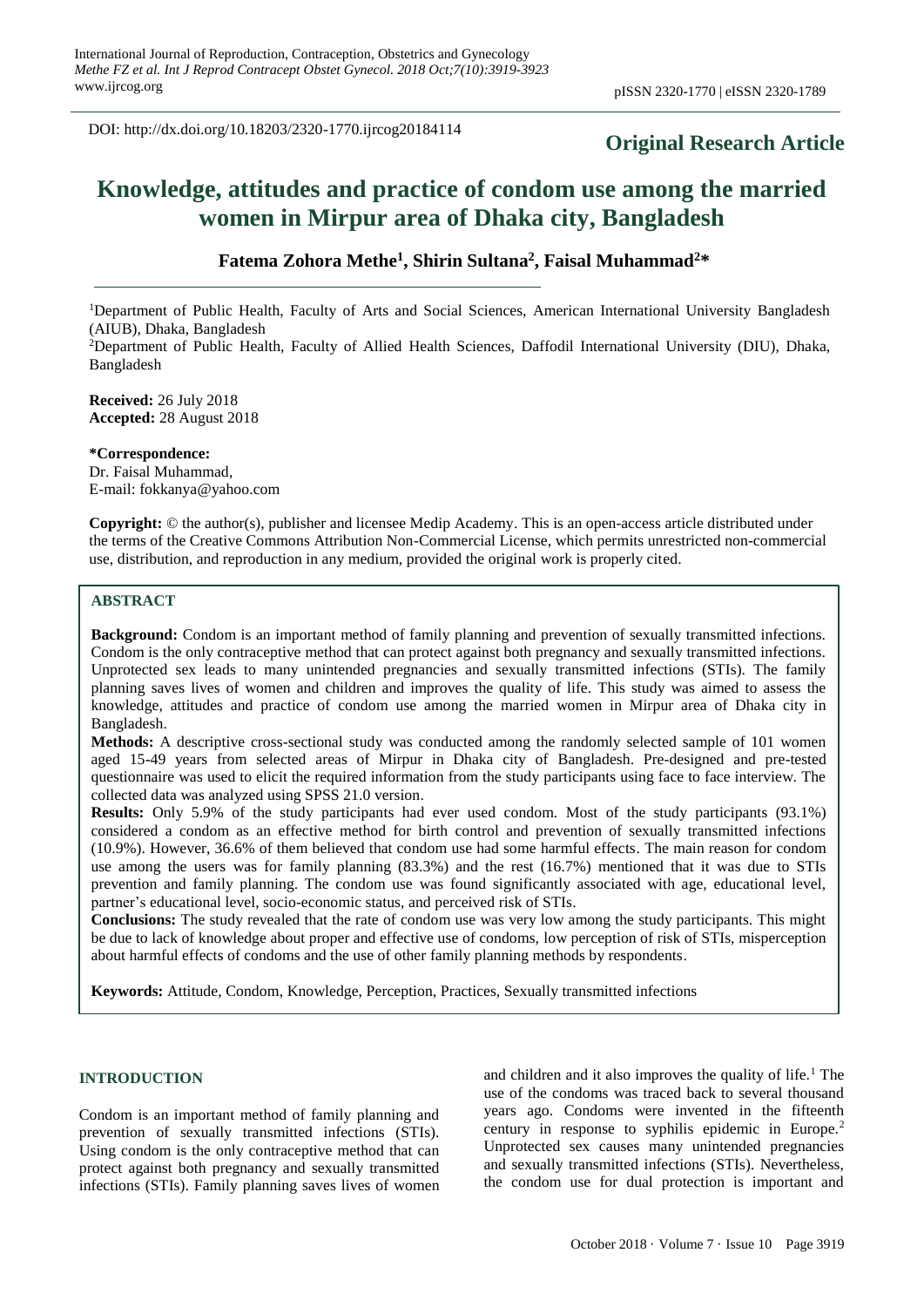women need counseling on the correct and consistent use of condom. Condom is among the most popular forms of mechanical barriers as it gives protection for the genital tract from sexually transmitted infections (STIs). It also prevents pregnancy by acting as a barrier stopping semen from passing into the vagina.<sup>3</sup>

It was estimated that about 44 million couple use condom for family planning while as many as 60% of all condoms are used outside marriage.<sup>4</sup> The effectiveness of condoms in preventing pregnancy or STIs depends on the user. Previous studies showed that pregnancy rate among correct condom users is about 2% per year. The risk of pregnancy or STI is greater when condoms are not used correctly and consistently with every sexual act. Nevertheless, when it's used every time and in the approved manner it could prevent up to about 95% of HIV transmission.<sup>5</sup>

Family planning save lives of women and children and improves quality of life.<sup>6</sup> Men seem to play a vital role in the reproductive decisions; their actions can have unhealthy and even dangerous outcomes on family planning.<sup>7</sup> There were many studies that reported the law rate of condom use across the world and it was due to lack of knowledge about proper and effective use of condoms.

In BDHS surveys, current use of contraception is defined as the proportion of currently married women who report that they are using a family planning method at the time of the survey. About 62% of currently married Bangladeshi women age 15-49 are currently using a contraceptive method, and 54% use modern methods. The pill is by far the most widely used method (27%), followed by injectable (12%). About 8% of currently married women use a long-acting or permanent method such as female or male sterilization, implants, and IUDs. Traditional methods are used by 8% of women, of which the majority (6%) use periodic abstinence and 6.4% use condoms.<sup>8</sup> Condom uses rate of Bangladesh in rural area is 4.4 percent, and in urban area is  $11.7$  percent.<sup>8</sup> A latest round of Bangladesh Behavioural Surveillance Survey (2006–07), reported that 13% and 28% of the brothel and hotel based FSWs used condom consistently with their regular clients respectively.9,10 Family planning is considered as one of the four pillars of safe motherhood program for reducing high maternal mortality in developing countries. There are at least four causal mechanisms through which family planning can directly reduce maternal deaths: reduce exposure to incidence of pregnancy, reduce vulnerability to abortion risks, postpone pregnancies during prematurity of pelvis development by delaying the first birth, and reduce the hazards of frailty from high parity pregnancies. Condom is shown to reduce most infectious diseases and other gynecological morbidities. This study was aimed to assess the knowledge, attitudes and practice of condom use among the married women in Mirpur area of Dhaka city in Bangladesh.

## **METHODS**

A descriptive type of cross-sectional study was conducted in selected area of Mirpur in Dhaka city. The study was conducted for a period of 6 months (April to October 2017) and the study populations were all the married women in the selected area of Mirpur in Dhaka City.

A total of 101 married women residing in selected area of Mirpur during the study period were selected using simple random sampling technique (probability sampling) which was applied to determine the sample size. The study participants aged between 15-49 years old were included and the respondents who were sick or not available at the time of data collection were excluded. A pre-tested semi-structured questionnaire was used in the present study and the data was collected by face to face interview. The raw data was checked twice and coded in the same day of data collection with the view to simplifying the data- entry. Data were entered into statistical package for social sciences (SPSS) 21.0 version for analysis.

## *Ethical considerations*

Formal approval was obtained from Research Review Committee of American International University-Bangladesh (AIUB). A verbal informed consent was taken from the study participant before interview and objectives of the research were clarified to them. Respondents were compelled to answer the question, they could leave independently on their wish, and questions were asked in a simple way that's in the local language. Confidentiality and privacy of the information provided by the participants were maintained.

## **RESULTS**

## *Socio-demographic characteristics of the respondents*

Table 1 showed that among the study participants the highest percentage (58.4%) were in the age group 24 years and below, followed by 25-31 years (31.7%). Most of the study participants (83.0%) were Muslims and the rest of them were non-Muslims (17.0%). Close to sixtenths (59.0%) of the study participants were from nuclear family and the rest were from joint family. The majority (48.5%) of the study participants had 0-1 living children, followed by 2-3 living children (37.6%).

Among the study participants the majority of them were illiterate (29.7%) and about 29.7% had Secondary level of education, followed by primary level of education (25.7%) and the rest had pre-university education. Most of the respondent's partners had primary level of education (31.7%) and about 28.7% were illiterate. About 28.7% of the respondent's partners had secondary level of education and the rest had pre-university course (10.9%). Among the respondent the highest percentage of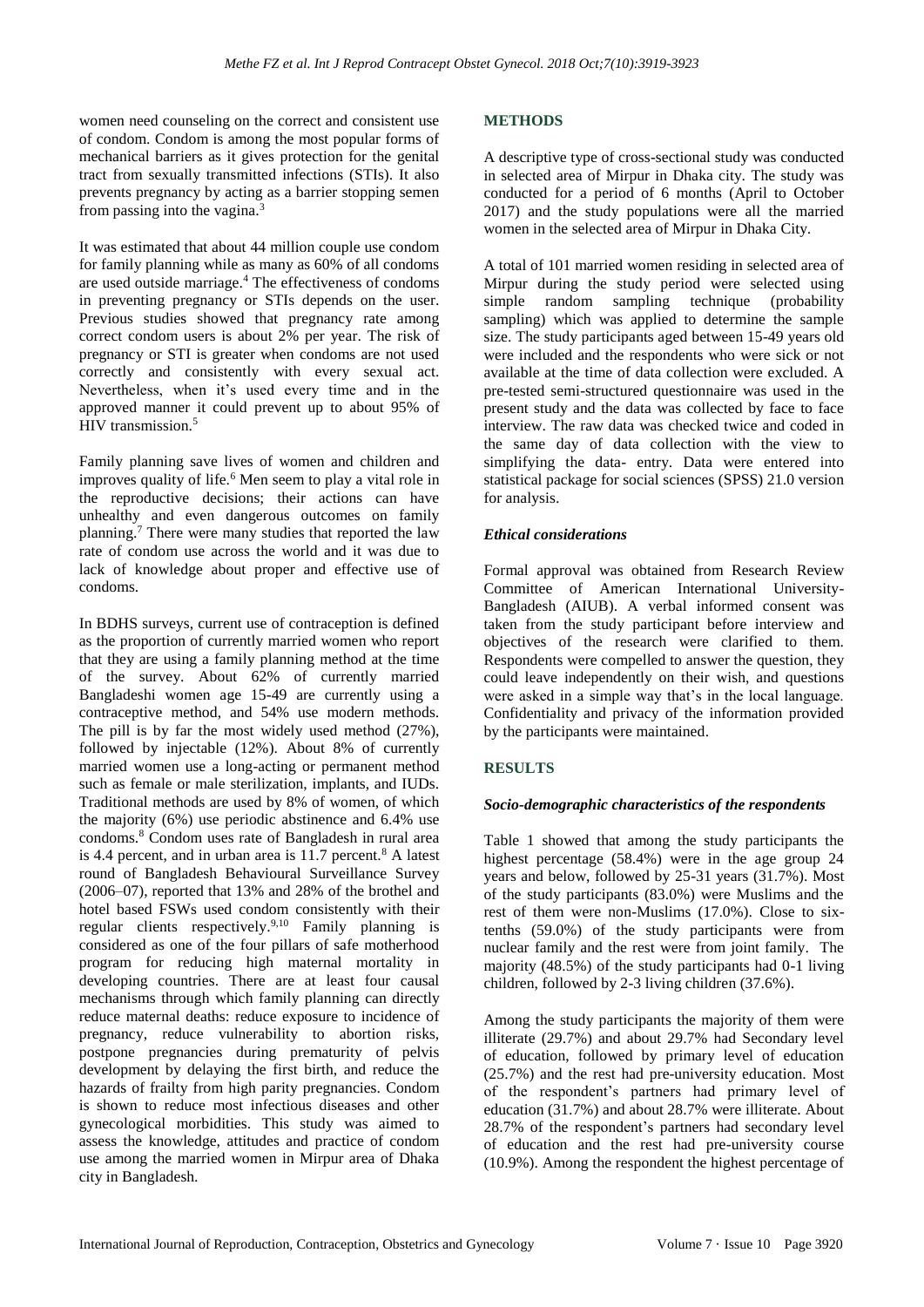the respondent were housewife (59.4%) and the rest were employed (40.6%).

#### **Table 1: Socio-demographic characteristics of the respondents (n=101).**

| <b>Variables</b>                               |                | <b>Frequency Percentage</b> |  |  |  |  |
|------------------------------------------------|----------------|-----------------------------|--|--|--|--|
| Age (years)                                    |                |                             |  |  |  |  |
| $24$                                           | 59             | 58.4                        |  |  |  |  |
| $25 - 31$                                      | 32             | 31.7                        |  |  |  |  |
| 32-38                                          | 7              | 6.9                         |  |  |  |  |
| 39-49                                          | $\overline{2}$ | 3.0                         |  |  |  |  |
| $Mean \pm SD$                                  | $22.01 + 9.32$ |                             |  |  |  |  |
| Religion                                       |                |                             |  |  |  |  |
| Muslim                                         | 83             | 82.2                        |  |  |  |  |
| Non-Muslim                                     | 18             | 17.8                        |  |  |  |  |
| Family type                                    |                |                             |  |  |  |  |
| Nuclear                                        | 41             | 40.6                        |  |  |  |  |
| Joint                                          | 60             | 59.4                        |  |  |  |  |
| <b>Number of children</b>                      |                |                             |  |  |  |  |
| $0 - 1$                                        | 49             | 48.5                        |  |  |  |  |
| $2 - 3$                                        | 38             | 37.6                        |  |  |  |  |
| >4                                             | 14             | 13.9                        |  |  |  |  |
| <b>Educational Status of the respondents</b>   |                |                             |  |  |  |  |
| Illiterate                                     | 30             | 29.7                        |  |  |  |  |
| Primary                                        | 26             | 25.7                        |  |  |  |  |
| Seondary                                       | 30             | 29.7                        |  |  |  |  |
| Pre-University Course                          | 15             | 14.9                        |  |  |  |  |
| Educational status of the respondent's partner |                |                             |  |  |  |  |
| <b>Illiterate</b>                              | 29             | 28.7                        |  |  |  |  |
| Primary                                        | 32             | 31.7                        |  |  |  |  |
| Seondary                                       | 29             | 28.7                        |  |  |  |  |
| Pre-University Course                          | 11             | 10.9                        |  |  |  |  |
| <b>Occupation of respondents</b>               |                |                             |  |  |  |  |
| House wife                                     | 60             | 59.4                        |  |  |  |  |
| Employed                                       | 41             | 40.6                        |  |  |  |  |

#### *Knowledge and Attitudes towards condom use*

Table 2 shows that more than nine-tenths (93.1%) of the study participants stated that the condoms are used for birth control and about 24.8% of the respondents had knowledge about proper condom use.

#### **Table 2: Knowledge and attitudes towards condom use (n=101).**

| <b>Items</b>                         | Yes.                 | $\overline{N}$ |
|--------------------------------------|----------------------|----------------|
| Condom are used for birth<br>control | 94(93.1)             | 7(6.9)         |
| Knowledge about proper<br>condom use | $25(24.8)$ 76 (75.2) |                |
| <b>Condom prevent STIs</b>           | 11(10.9)             | 90(89.1)       |
| Condom use has some side<br>effects  | 37(36.6)             | 64(63.4)       |
| Feels shy to purchase condom         | 55 (54.5)            | 46(45.5)       |

Only about 10.9% of the study participants considered STIs transmission can be reduced through condom use

and about 36.6% of the study participants mentioned that condom use has some side effects. More than half (54.5%) of the study participants feels shy to purchase condom.

#### *Distribution of the respondents by condom practicing*

Table 3 showed that the rate of condom use among the study participants was 5.9%, while about 94.1% never used condoms in their life.

## **Table 3: Distribution of the respondents by condom practicing (n=101).**

| <b>Item</b>                      | <b>Frequency</b> | <b>Percentage</b> |  |  |  |  |
|----------------------------------|------------------|-------------------|--|--|--|--|
| Condom practicing                |                  |                   |  |  |  |  |
| Condom user                      | 6                | 5.9               |  |  |  |  |
| Non-condom user                  | 95               | 94.1              |  |  |  |  |
| Reason for condom use            |                  |                   |  |  |  |  |
| Birth control/family<br>planning | 5                | 83.3              |  |  |  |  |
| <b>STIs Prevention</b>           | 0                | 0.0               |  |  |  |  |
| <b>B</b> oth                     | 1                | 16.7              |  |  |  |  |
| Reason for non-condom use        |                  |                   |  |  |  |  |
| Refuse condom use                | 17               | 17.9              |  |  |  |  |
| Desire for conception            | 14               | 14.7              |  |  |  |  |
| Use of other method by<br>female | 20               | 21.1              |  |  |  |  |
| Use of coitus interrupts         | $\mathcal{L}$    | 2.1               |  |  |  |  |
| Rejection by partner             | 15               | 15.8              |  |  |  |  |
| Decreased sexual<br>pleasure     | 24               | 25.2              |  |  |  |  |
| Religious reason                 | 3                | 3.2               |  |  |  |  |

The main reason for condom use among the condom users was for family planning (83.3%).

The reasons for non-condom use among the respondents, includes: decrease in sexual pleasure (25.2%), use of other method (21.1%), refuse condom use (17.9%), rejection by partner (15.8%), desire for conception (14.7%), religious reason (3.2%) and the rest mentioned use of coitus interrupts.

#### *Associations between condom use and sociodemographic characteristics*

Table 4 shows that among condom users (5.9%) of different age groups, the highest level of condom use was among the study participants of age group of 25-31 years, which was significantly higher than other age group.

It was also found that the age of the study participants was statistically significant (P=0.048) with condom use. It also reported that the lowest percentage of condom use was among the illiterate study participants, while the highest percentage of condom use was among the study participants with secondary and pre-university course (P<0.003). At the same time there was statistically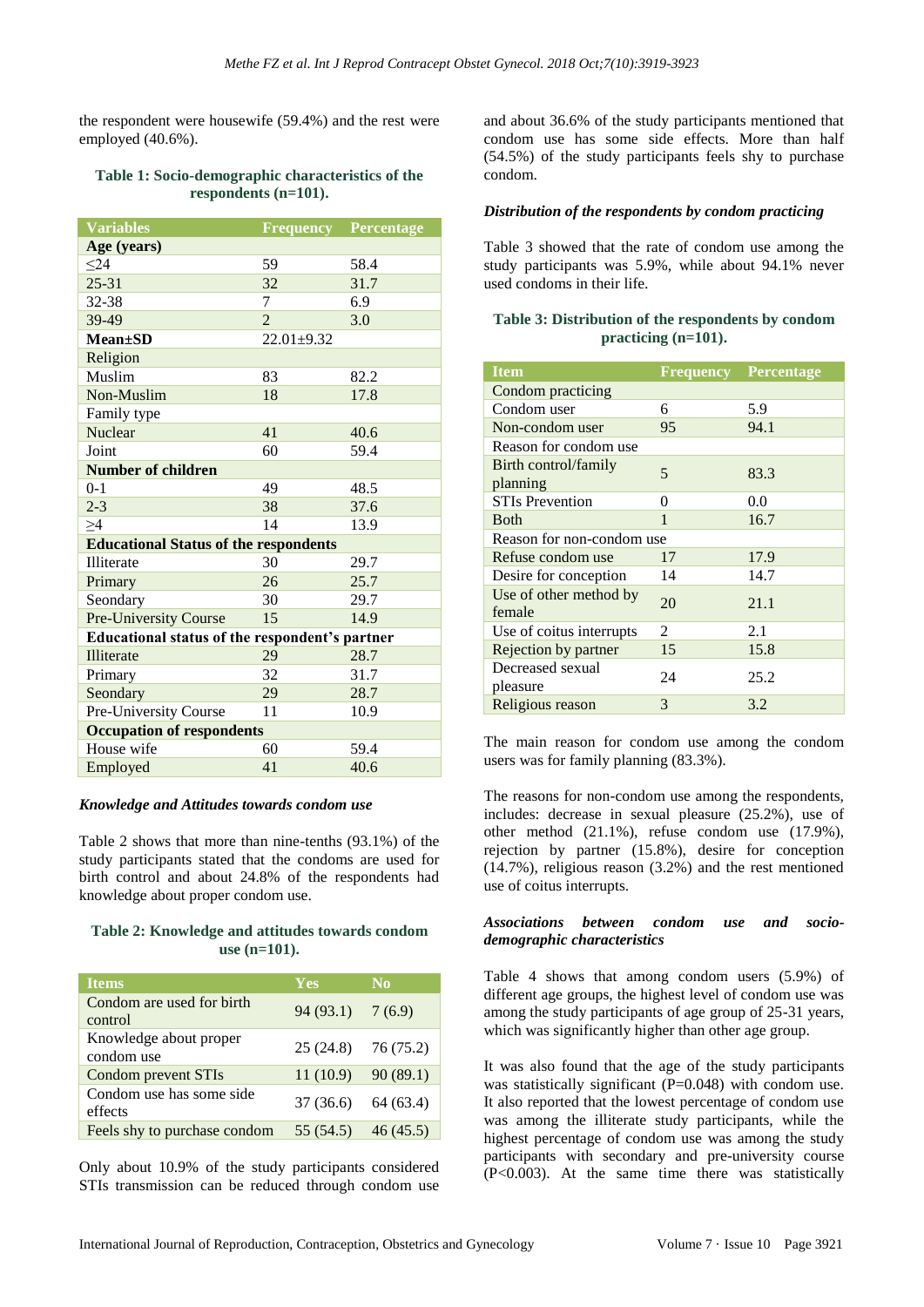significant association between condom use and educational state of the partner  $(P=0.010)$ . The highest level of condom use was among higher socioeconomic status study participants with statistically significant association  $(P=0.031)$  of previous variable with condom use.

## **Table 4: Associations between Socio-demographic Variables and Condom Use (n=101).**

|                                         | $\overline{\text{Condom}}$ |                |                |          | $P -$ |  |  |  |
|-----------------------------------------|----------------------------|----------------|----------------|----------|-------|--|--|--|
| <b>Variables</b>                        | <b>User</b>                | Non-<br>user   | <b>Total</b>   | $\chi^2$ | value |  |  |  |
| Age group                               |                            |                |                |          |       |  |  |  |
| $\leq$ 24                               | $\mathbf{1}$               | 58             | 59             |          |       |  |  |  |
| $25 - 31$                               | 5                          | 27             | 32             | 0.906    | 0.048 |  |  |  |
| 32-38                                   | $\overline{0}$             | $\overline{7}$ | $\overline{7}$ |          |       |  |  |  |
| 39-49                                   | $\theta$                   | 3              | 3              |          |       |  |  |  |
| <b>Educational level of respondents</b> |                            |                |                |          |       |  |  |  |
| Illiterate                              | $\overline{0}$             | 30             | 30             |          |       |  |  |  |
| Primary                                 | $\mathbf{1}$               | 25             | 26             | 3.996    | 0.003 |  |  |  |
| Secondary                               | 1                          | 29             | 30             |          |       |  |  |  |
| Pre-                                    |                            |                |                |          |       |  |  |  |
| university                              | $\overline{4}$             | 11             | 15             |          |       |  |  |  |
| course                                  |                            |                |                |          |       |  |  |  |
| <b>Partner educational level</b>        |                            |                |                |          |       |  |  |  |
| Illiterate                              | $\Omega$                   | 29             | 29             |          |       |  |  |  |
| Primary                                 | 1                          | 31             | 32             | 1.291    | 0.010 |  |  |  |
| Secondary                               | $\overline{2}$             | 27             | 29             |          |       |  |  |  |
| Pre-                                    |                            |                |                |          |       |  |  |  |
| university                              | 3                          | 8              | 11             |          |       |  |  |  |
| course                                  |                            |                |                |          |       |  |  |  |
| Socio-economic status                   |                            |                |                |          |       |  |  |  |
| Low                                     | 1                          | 63             | 64             |          |       |  |  |  |
| Medium                                  | $\overline{2}$             | 18             | 20             | 0.955    | 0.031 |  |  |  |
| High                                    | $\overline{3}$             | 14             | 17             |          |       |  |  |  |
| <b>Respondents occupation</b>           |                            |                |                |          |       |  |  |  |
| Housewife                               | 3                          | 57             | 60             |          |       |  |  |  |
| Employed                                | 3                          | 38             | 41             | 0.234    | 0.629 |  |  |  |
| <b>Number of living child</b>           |                            |                |                |          |       |  |  |  |
| $0 - 1$                                 | $\overline{4}$             | 45             | 49             |          |       |  |  |  |
| $2 - 3$                                 | $\overline{2}$             | 36             | 38             | 0.349    | 0.510 |  |  |  |
| $\geq 4$                                | $\overline{0}$             | 14             | 14             |          |       |  |  |  |
| <b>Perceived risk of STIs</b>           |                            |                |                |          |       |  |  |  |
| Yes                                     | 3                          | 8              | 11             |          |       |  |  |  |
| N <sub>0</sub>                          | 3                          | 87             | 90             | 0.053    | 0.002 |  |  |  |
| Total                                   | 6                          | 95             | 101            |          |       |  |  |  |

There was no statistically significant association (P=0.629) between respondent occupation, number of living child (P=0.510) and condom use.

The highest level of condom use was found among the study participants who perceived risk of STIs while the lowest level of condom use was among the study participants who did not perceive risk of STIs.

However, the perceiving risk of STIs was found to be significantly associated with the condom use (P=0.002).

## **DISCUSSION**

It is essential to study the pattern of condom use which is now not only important for family planning and reducing fertility indices but also a life saver by preventing HIV infection. When properly used, male condoms represent a proven and effective means for family planning and preventing transmission of HIV/AIDS and other STIs.<sup>11</sup> Men play a powerful and even dominant role in the reproductive decisions sometimes regardless of their partner wishes or health.

Therefore, it is important to direct the focus of health programs to advocate for a healthy male sexual behavior.<sup>12</sup>

Among all respondents, condoms were considered as an effective method of contraception and prevention of transmission of sexually transmitted infections by 93.1% and 10.9% respectively.

The finding of this study reported that the knowledge and attitude of condom use was very low. A similar study was conducted in Rajshahi district of Bangladesh which showed that knowledge and use of contraception were low. Condoms were only used in 17% of the cases.<sup>13</sup>

The present study showed that the rate of condom use among the study participants was only 5.9%, while 94.1% never used condoms in their life. The main reason for condom use among the condom users was for family planning 5.0% and 0.9% used condom for both of family planning and prevention of STIs.

This finding is similar to that of a study conducted in Iraq which reported that Condoms were considered by respondents as an effective method of contraception and prevention of sexually transmitted infections 33.2% and 28.3% respectively.<sup>1</sup>

There was a significant association between condom use and respondents age group by having a higher rate of use among 25-31 years age group. This result was consistent with that of a study conducted in Turkey.<sup>14</sup> This may be due to fact that younger age groups are more sexually active and by using condoms they could avoid unwanted pregnancy and eliminate STD transmission.

There was significant association between both of educational and marital state of respondent with condom use; this result is in line with the findings of the studies conducted in Nigeria and Mexico City.15,16 There was higher level of condom use 17.6% among higher socioeconomic status, this result was consistent with a study conducted in Pakistan. 17

The result may be due to a better accessibility to family planning services and an easier access to information about awareness and prevention from STIs by people from higher socio-economic class. The present study